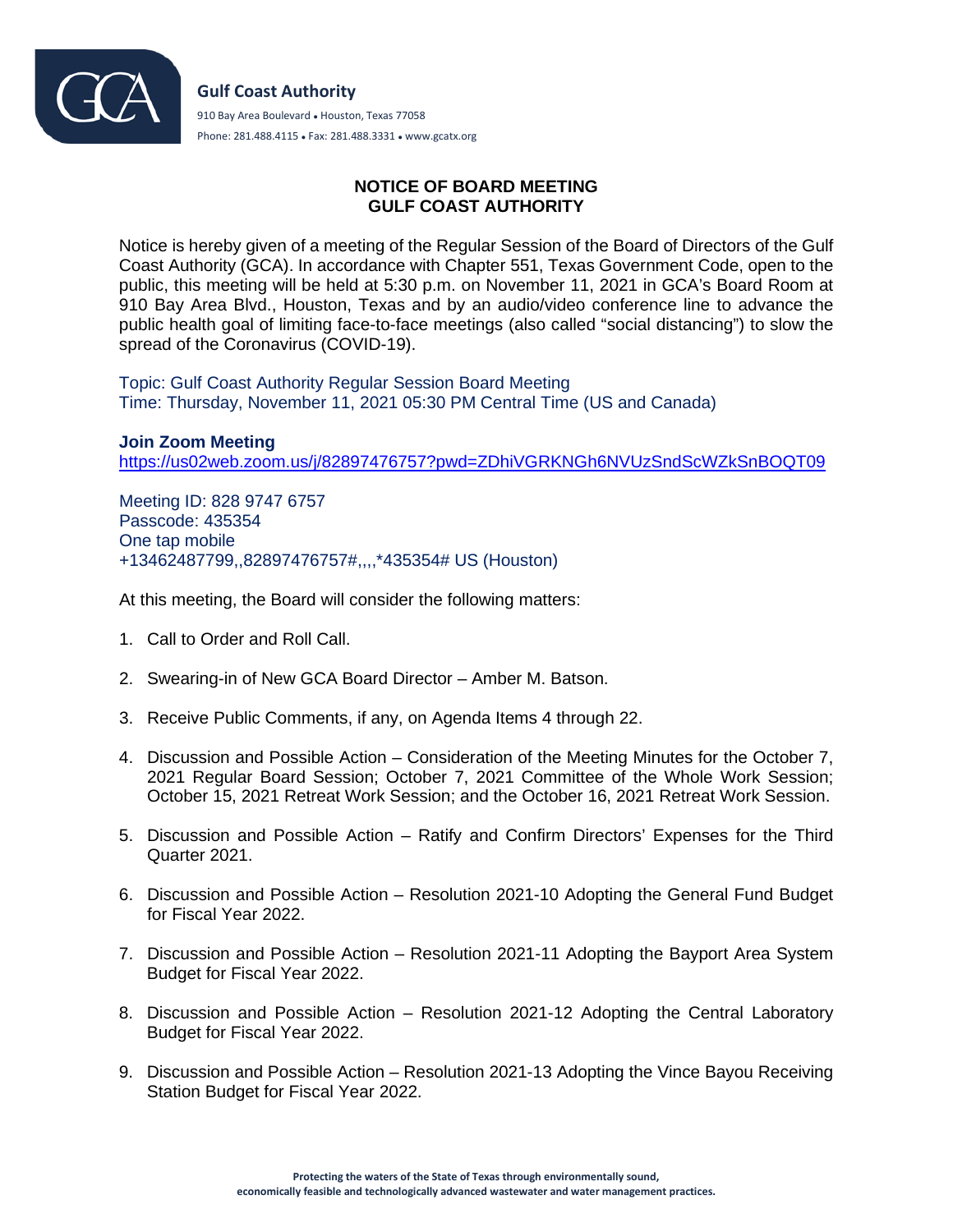- 10. Discussion and Possible Action Resolution 2021-14 Adopting the Odessa South Industrial Wastewater Treatment Facility Budget for Fiscal Year 2022.
- 11. Discussion and Possible Action Resolution 2021-15 Adopting the Capital Projects Plan Budget for Fiscal Years 2022-2026.
- 12. Discussion and Possible Action Resolution 2021-16 Amending and Restating Order Setting Rates and Charges for Users of the Bayport System.
- 13. Discussion and Possible Action Resolution 2021-17 Amending and Restating Order Setting Rates and Charges for Users of the Odessa System.
- 14. Discussion and Possible Action Consideration of the Board to Authorize the General Manager/CEO to Execute an Interlocal Agreement for Quay Wall and/or Dock Use with San Jacinto Community College for the Bayport Facility.
- 15. Discussion and Possible Action Consideration of the Approval of a Maintenance Agreement for the Bayport Facility.
- 16. Discussion and Possible Action Consideration of the Approval and Subsequent Change Order to Package 1 – First and Second Step Recirc Pump and Piping Replacement Project for the Bayport Facility.
- 17. Discussion and Possible Action Consideration of the Rejection of a Contract for the Vertical Line Shaft Pump Project for the Bayport Facility.
- 18. Discussion and Possible Action Consideration of the Approval of a Maintenance Agreement for the Washburn Tunnel Facility.
- 19. Reports:
	- Gulf Coast Industrial Development Authority (GCIDA) Meetings on 10/19/2021 and 10/21/2021;
	- Investment Report for the Third Quarter Ended September 30, 2021; and
	- Information Technology (IT) Updates.
- 20. Presentation of Technology Innovation Award Category Special Districts Program Award Honoring Gulf Coast Authority.
- 21. Presentation of W. Wesley Eckenfelder Industrial Water Quality Lifetime Achievement Award from Water Environment Federation (weftec) Honoring Leonard Levine.
- 22. Presentation of the Texas Water Conservation Association (TWCA) Risk Management Fund Safety Award.
- 23. Adjournment.